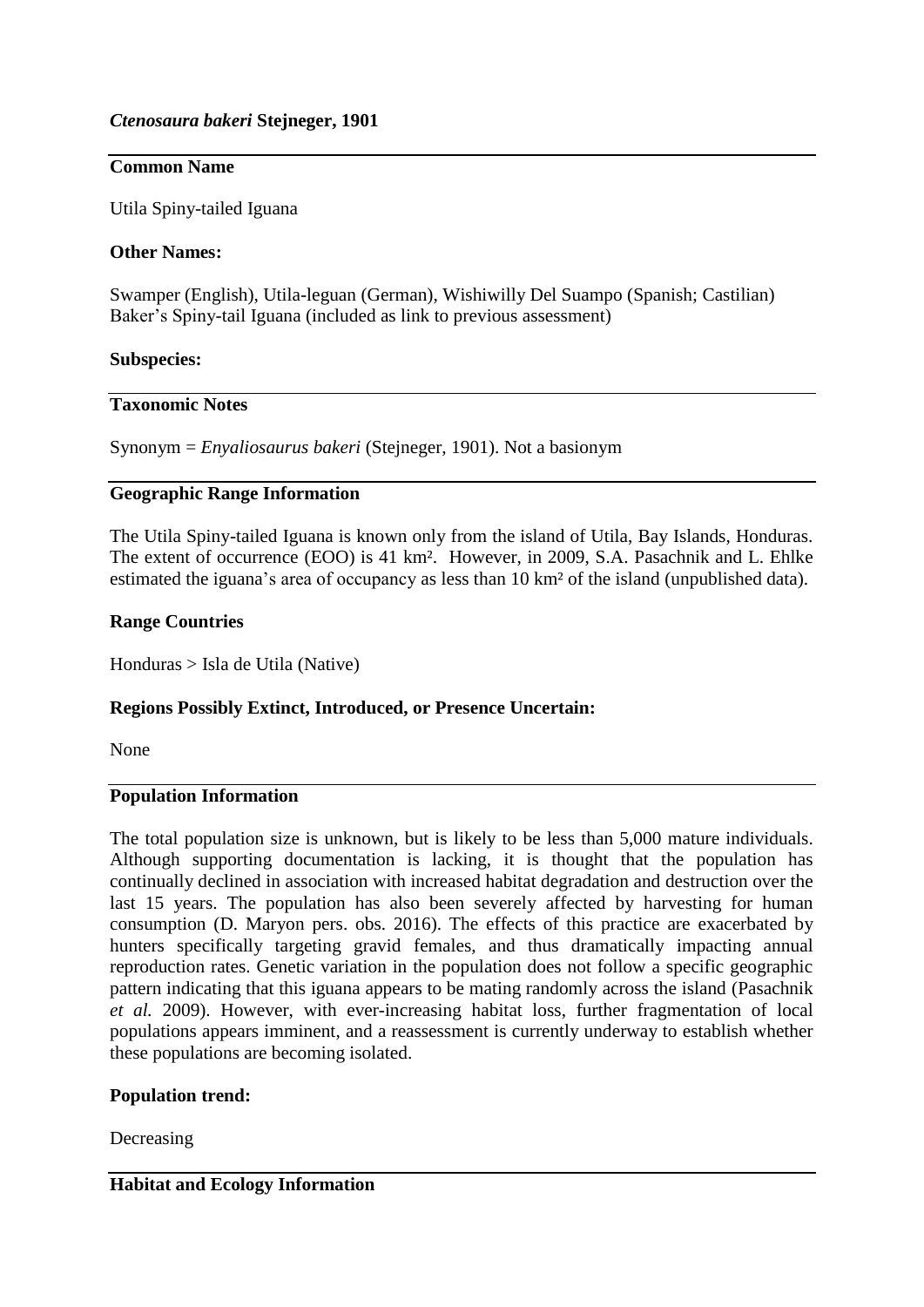The Utila Spiny-tailed Iguana is found primarily in mangrove forests and vegetated sandy shores, though occasionally they can be found in disturbed areas such as coastal/beach front developments and gardens. They are typically most active during the morning, when adults can be seen basking from 0 – 15m above ground in black (*Avicennia germinans*), white (*Laguncularia racemose*) and red (*Rhizophora mangle*) mangrove trees as well as on the ground. Individuals are commonly observed hiding in the hollows of black and white mangrove trees, which they use as diurnal and nocturnal retreats. Juveniles occur in both small and large mangrove trees, on the mangrove forest floor, and within coastal beach vegetation shortly after hatching (Schulte and Köhler 2010, D. Maryon pers. obs. 2016).

The breeding season occurs from February to late July (D. Maryon pers. obs. 2016). Mating occurs on or near the ground in the mangrove forests. Females then migrate from the mangroves to beach-fronts, nesting in a variety of areas, including those with full sun exposure, under piles of leaf litter, beneath large beach-front trees, and within short shrub vegetation (D. Maryon pers. obs. 2016). Nests can be up to a few meters long but not more than 60 cm deep. Nesting takes place from mid-March to August (D. Maryon pers. obs. 2016). On average females lay 11 to 15 eggs, though larger females have been known to lay 20 to 24 eggs. The incubation period is approximately 85 days. Double clutching has been observed in some individuals of the species (D. Maryon pers. obs. 2016). Hatching occurs from late May through October (D. Maryon pers. obs. 2016). Hatchlings then disperse to the mangrove forests. As hatchlings, they are easy prey for birds such as Great-tailed Grackle (*Quiscalus mexicanus*), Common Black Hawk (*Buteogallus anthracinus*) and Green Heron (*Butorides virescens*), snakes, including Salmon-bellied Racer (*Mastigodryas melanolomus*), Mexican Parrot Snake (*Leptophis mexicanus*), Mexican Vine Snake (*Oxybelis aeneus*), Green Vine Snake (*Oxybelis fulgidus*) and Boa Constrictor (*Boa constrictor*)*,* and lizards such as Brown Basilisk (*Basiliscus vittatus*). Both the Common Black Hawk and Boa Constrictor have been observed to prey on adults as well.

### **Threat Information**

The primary threat to this iguana is habitat loss due to mangrove degradation, deforestation and fragmentation attributable to infrastructure development for the tourism industry. Mangrove forest habitats are used as garbage dumping sites, and there is a potential risk posed by water contamination from terrestrial landfills and agricultural chemicals (fertiliser, pesticides). Oceanic and local pollution (plastics, polystyrene etc.) covers sandy beaches, affecting prime nesting sites. There is extensive deforestation of mangrove habitat for housing and marina construction and, in the future, potentially for crop plantations. Mangroves near developed areas and roads are also becoming isolated from water sources, causing die off of the trees in many areas. Natural beach habitat is being lost through the removal of vegetation in preparation for development. This coupled with the introduction of exotic invasive plants is making beach habitat unsuitable for egg laying.

It has been shown that this iguana is capable of hybridizing with its wide-ranging congener, the Black Spiny-tailed Iguana (*Ctenosaura similis*). Although this is occurring too infrequently to greatly threaten this species, hybridization could become a greater problem with increases in habitat destruction (Pasachnik *et al.* 2009). An updated hybridization study is currently in progress to assess any changes that may have occurred. Recently observed Northern raccoons (*Procyon lotor*; D. Maryon pers. obs. 2016), dogs, cats, and rats are also present on the island and pose a predation risk.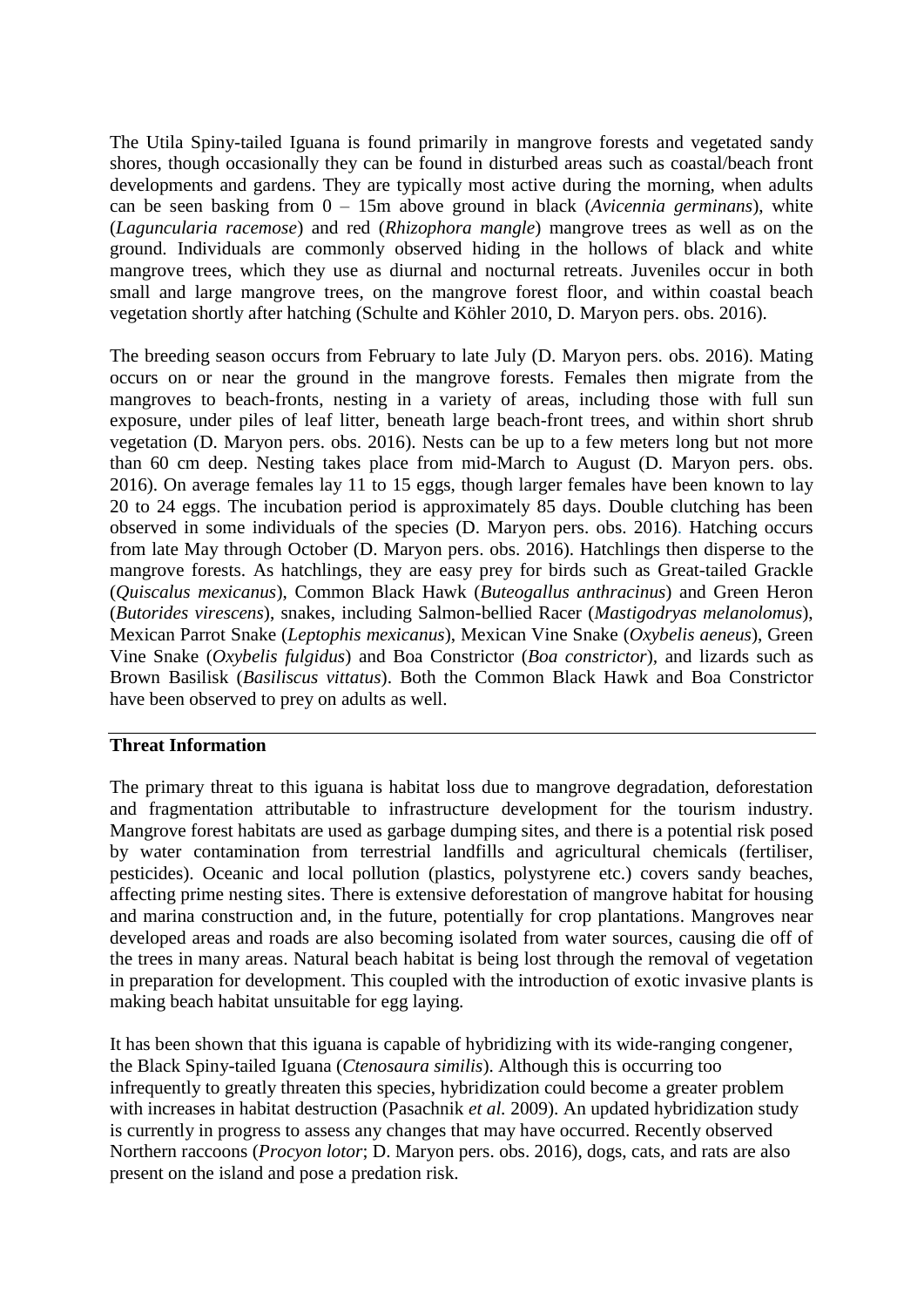## **Use and Trade**

The Utila Spiny-tailed Iguana is listed on Appendix II of the Convention on International Trade in Endangered Species of Wild Fauna and Flora (CITES), and are protected under Honduras law. However, iguanas and their eggs continue to be sought for human consumption year round, and are sold both locally and on the adjacent mainland. Groups of hunters with dogs have been reported in mangrove habitats between February and May (D. Maryon pers. obs. 2016), coinciding with the presence of gravid females, as the eggs are a traditional cultural delicacy. From 2006 to 2011, the sex ratio became increasingly more male biased, which may be indicative of increasing hunting pressure on females (Pasachnik *et al*. 2012).

### **Conservation Measures**

The Utila Spiny-tailed Iguana is protected by Honduran law through a ban on hunting that has been in place since 1994; however, actual enforcement of this is inadequate. Two local organizations, Kanahau Utila Research and Conservation Facility (Kanahau URCF) established in 2012, and the Utila Iguana Research and Breeding Station (IRBS) established in 1997, work to protect the species through raising awareness in local communities.

Currently, Kanahau URCF and the University of South Wales, UK are conducting a population, behavioral and genetic study in six areas of Utila where the iguana occurs. This study is using telemetry to locate important migration routes of gravid females across the island and identify nesting areas, while capture-mark-recapture and distance sampling techniques are being used to assess the size and structure of the population. All survey sites are being checked for signs of hunting and habitat destruction. Kanahau URCF has conducted questionnaire surveys to understand harvesting rates and local perceptions of iguanas and is collecting genetic material to understand the current rate of hybridization. An environmental education program in local schools run by Kanahau URCF, and in conjunction with the Bay Island Conservation Association (BICA) and the Utila Whale Shark Oceanic Research Centre (WSORC), focuses on environment awareness which includes presentations on the biology and conservation of *C. bakeri*, its habitats, and other natural resources.

The IRBS has been run by a local non-government organization, The Bay Island Foundation (FIB) since 2008. FIB runs a breeding program with captive and wild gravid female iguanas. Captive-hatched juveniles are released on the beaches where the females were captured and also in other suitable mangrove forest areas. To date no studies have assessed the survival rate of these released iguanas.

Recommended conservation measures include active management and protection of the wild iguana population and their habitats. It is critical that local authorities are supported and encouraged in enforcing existing legislation, and follow through with prosecution of individuals caught hunting or selling iguanas. Creation of protected areas, including mangrove and nesting habitats, and migration routes, is essential. Educating both locals and tourists about the iguana is also crucial for the survival of the species.

Given the identified threats, lack of enforcement, and the fact that the entire island is currently under private ownership (with the exception of Turtle Harbour Wildlife Refuge) it is essential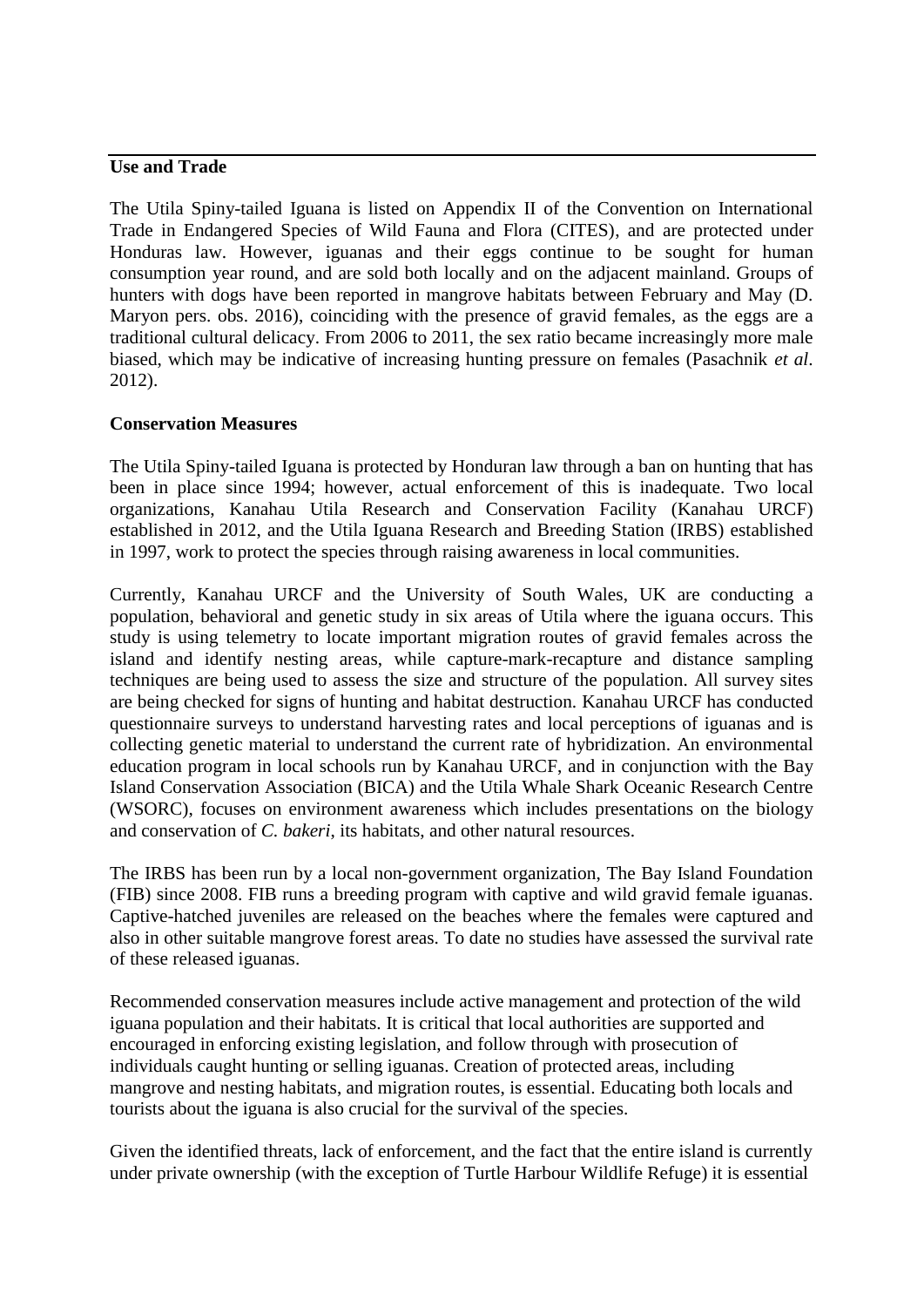that areas of suitable mangrove and nesting habitat, and identified migration routes, are privately protected. Research needs include the continued monitoring of population and habitat trends, further investigation of breeding behavior and requirements, habitat classification and quantification of the scale and rates of degradation, deforestation, and fragmentation across the entire island, quantifying other potential threats, as well as an indepth study into the effects of harvesting on the iguana.

### **Current Red List Assessment (2010)**

Critically Endangered  $B1ab(i,ii,iii,v)+2ab(i,ii,iii,v)$ 

## **Current Rationale:**

The Utila Spiny-tailed Iguana is known only from the island of Utila, Honduras. Total known extent of occurrence is  $41 \text{ km}^2$  but the area of occupancy is approximately 10 km<sup>2</sup>. The iguana and its eggs are harvested and sold both locally and on the adjacent mainland. The primary threats to the population are habitat loss and fragmentation associated with development for tourism; decreasing quality of habitat from introduced invasive vegetation and degradation of nesting habitat due to local and oceanic pollution. The population is currently thought to be declining due to the above threats.

### **Assessors:**

Maryon, D.F., Ardon, D., Clayson, S, Martinez, A. & Pasachnik, S.A.

### **Contributors:**

Albergoni, A., Brown, T., Black, H., Lee. D.C., & Lonsdale, G.

### **Evaluators:**

#### **References**

Köhler, G. 1993. Schwarze Leguane. Freilandbeobachtung, Pflege und Zucht., Herpeton Verlag, Offenbach, Germany.

Köhler, G. 1998. *Ctenosaura bakeri* Stejneger. *Sauria* suppl. 20(3):417-420.

Köhler, G. 2000. Reptilien und Amphibien Mittelamerikas. Herpeton Verlag, Offenbach, Germany.

Kuttler, H.P. 2000. Untersuchungen zur Populationsökologie und zum Ortsverhalten des Utila-Leguans (*Ctenosaura bakeri*). Unpublished diploma thesis, Johann Wolfgang Goethe Universität, Frankfurt am Main, Germany.

Maryon, D.F. Personal observations, Masters by Research fieldwork, University of South Wales, UK and Kanahau Utila Research and Conservation Facility. January – September 2016.